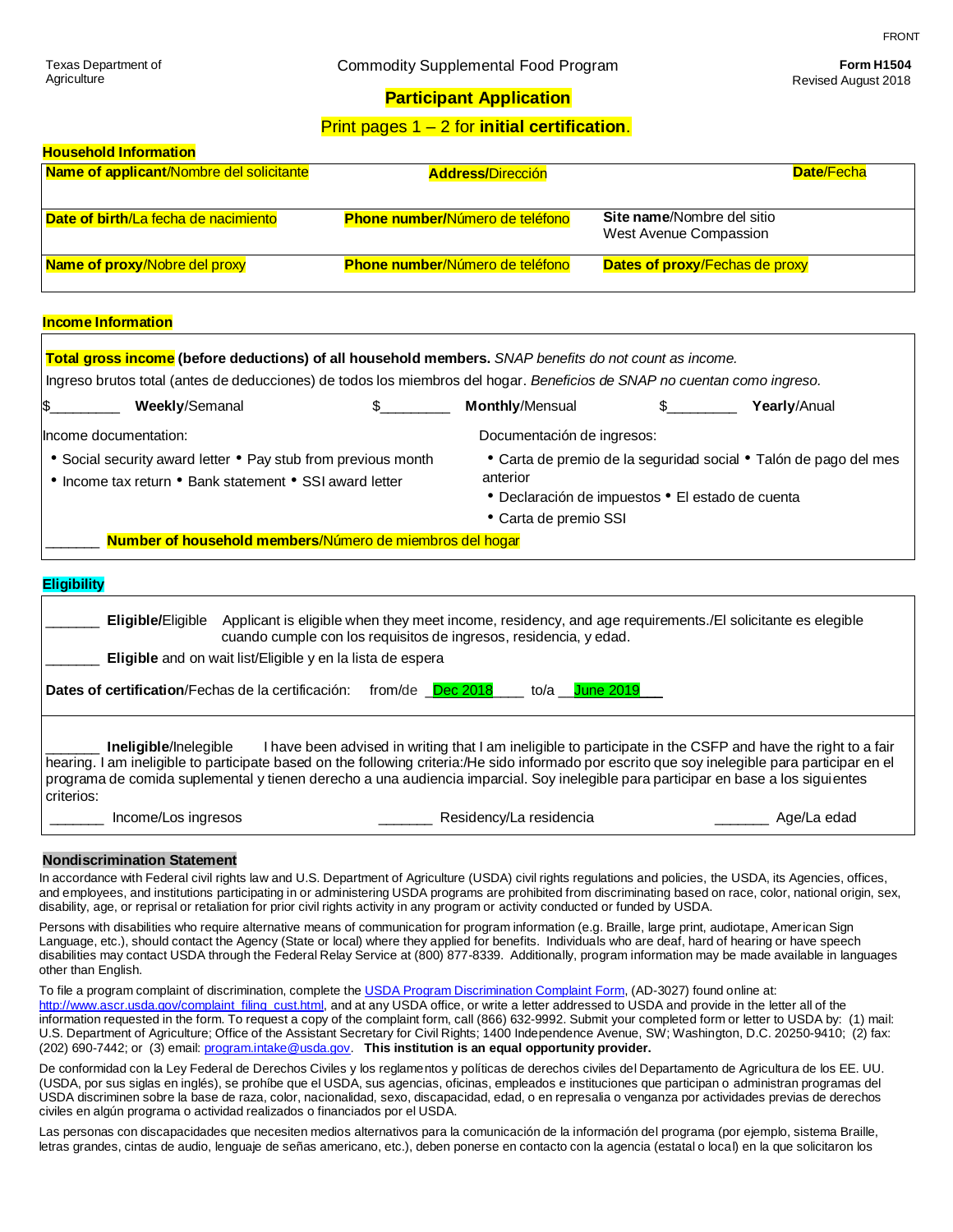beneficios. Las personas sordas, con dificultades de audición o discapacidades del habla pueden comunicarse con el USDA por medio del Federal Relay Service [Servicio Federal de Retransmisión] al (800) 877-8339. Además, la información del programa se puede proporcionar en otros idiomas.

Para presentar una denuncia de discriminación, complete el [Formulario de Denuncia de Discriminación del Programa del USDA,](http://www.ocio.usda.gov/sites/default/files/docs/2012/Complain_combined_6_8_12.pdf) (AD-3027) que está disponible en línea en: [http://www.ascr.usda.gov/complaint\\_filing\\_cust.html](http://www.ascr.usda.gov/complaint_filing_cust.html) y en cualquier oficina del USDA, o bien escriba una carta dirigida al USDA e incluya en la carta toda la información solicitada en el formulario. Para solicitar una copia del formulario de denuncia, llame al (866) 632-9992. Haga llegar su formulario lleno o carta al USDA por: (1) correo: U.S. Department of Agriculture;Office of the Assistant Secretary for Civil Rights;1400 Independence Avenue, SW; Washington, D.C. 20250-9410; (2) fax: (202) 690-7442; o (3) correo electrónico[: program.intake@usda.gov.](mailto:program.intake@usda.gov) **Esta institución es un proveedor que ofrece igualdad de oportunidades.**

## **Certification Statement**

| 1. This application is being completed in connection with     |    |                                                                      |
|---------------------------------------------------------------|----|----------------------------------------------------------------------|
| the receipt of Federal assistance.                            | 1. | Esta aplicación se completa con respecto a la recepción de           |
| 2. Program officials may verify information on this form.     |    | asistencia Federal.                                                  |
| 3. I have received notice of my rights, obligations, and fair | 2. | Oficiales del programa pueden verificar la información en este       |
| hearing request.                                              |    | formulario.                                                          |
| 4. I am aware that deliberate misrepresentation may           | 3. | He recibido aviso de mi petición de audiencia imparcial, derechos    |
| subject me to prosecution under applicable State and          |    | y obligaciones.                                                      |
| Federal statutes.                                             | 4. | Soy consciente de que tergiversación deliberada me puede             |
| 5. I am also aware that I may not receive both CSFP and       |    | someter a procesamiento bajo leyes estatales y federales aplicables. |
| WIC benefits simultaneously, and I may not receive            | 5. | También soy consciente de que no pueda recibir beneficios de         |
| CSFP benefits at more than one CSFP site at the same          |    | CSFP y WIC simultáneamente, y no pueda recibir beneficios de la      |
| time.                                                         |    | CSFP en más de un sitio de la CSFP a la vez.                         |
| 6. Furthermore, I am aware that the information provided      | 6. | Además, soy consciente de que la información proporcionada           |
| may be shared with other organizations to detect and          |    | puede ser compartida con otras organizaciones para detectar y        |
| prevent dual participation.                                   |    | prevenir la doble participación.                                     |
| 7. I have been advised of my rights and obligations under     | 7. | He sido informado de mis derechos y obligaciones bajo el             |
| the program.                                                  |    | programa.                                                            |
| 8. I certify that the information I have provided for my      | 8. | Yo certifico que la información que he proporcionado para mi         |
| eligibility determination is correct to the best of my        |    | determinación de elegibilidad es correcta a lo mejor de mi           |
| knowledge.                                                    |    | conocimiento.                                                        |
| 9. I authorize the release of information provided on this    | 9. | Que autorizo la divulgación de información proporcionada en este     |
| application form to other organizations administering         |    | formulario a otras organizaciones que administran programas de       |
| assistance programs for use in determining my                 |    | ayuda para determinar mi elegibilidad para la participación en       |
| eligibility for participation in other public assistance      |    | otros programas de asistencia pública y para fines de divulgación    |
| programs and for program outreach purposes.                   |    | del programa. (Indique la decisión colocando una marca de            |
| (Please indicate decision by placing a checkmark in           |    | verificación en el cuadro apropiado.) Sí _______ No ____             |
| the appropriate box.) Yes/Si $\frac{\ }{2}$ No $\frac{\ }{2}$ |    | 10. He recibido una notificación por escrito de los derechos de los  |
| 10. I have received a Written Notice of Beneficiary Rights.   |    | beneficiarios                                                        |

#### **Ethnicity and Race**

| <b>Ethnicity</b> (select one category)/Origen étnico (seleccione una categoría)       |                                                   |  |  |  |  |
|---------------------------------------------------------------------------------------|---------------------------------------------------|--|--|--|--|
| <b>Hispanic or Latino/Hispano o Latino</b>                                            | <b>Not Hispanic or Latino/No hispano o Latino</b> |  |  |  |  |
| Race (select one or more categories)/Raza (seleccione una o más categorías)           |                                                   |  |  |  |  |
| <b>Black or African American/Negro o afroamericano</b>                                |                                                   |  |  |  |  |
| Native Hawaiian or Other Pacific Islander/Nativo de Hawai o de otra isla del Pacífico |                                                   |  |  |  |  |
| American Indian or Alaskan Native/Indio americano o nativo de Alaska                  |                                                   |  |  |  |  |
| Asian/asiático                                                                        |                                                   |  |  |  |  |
| White/el blanco                                                                       |                                                   |  |  |  |  |
| <b>Signatures</b>                                                                     |                                                   |  |  |  |  |
| Applicant or Proxy's Signature/Firma del participante o representante                 | CE or Site's Signature/CE o firma del sitio       |  |  |  |  |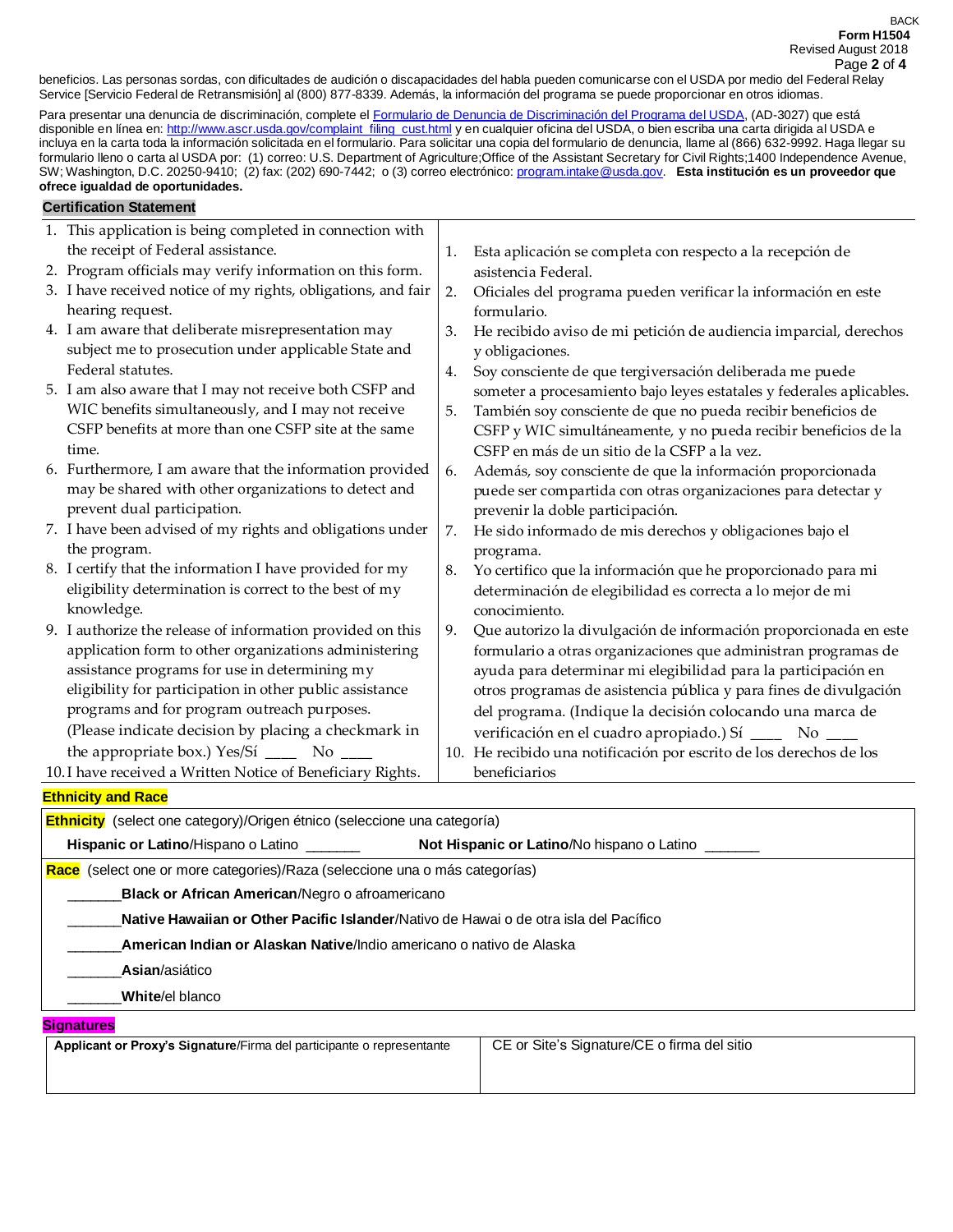# Print page 3 only as necessary for **certification extension**.

| Proxy's Name and Signature/Nombre y firma del representante                                                                                                                                                                             |                          |
|-----------------------------------------------------------------------------------------------------------------------------------------------------------------------------------------------------------------------------------------|--------------------------|
| Eligibility Specialist's Name and Signature/Nombre y firma del especialista de elegibilidad                                                                                                                                             | Date/Fecha               |
| 1. Has your address changed?/¿Ha cambiado su dirección?                                                                                                                                                                                 | Yes/Sí No                |
| If yes, see page 4 of this form to recertify the participant. If not, go to item 2.                                                                                                                                                     |                          |
| 2. Do you still want to receive CSFP benefits? Yes/Sí _________ No _________                                                                                                                                                            |                          |
| ¿Desea continuar recibiendo beneficios de CSFP (alimentos de USDA)?                                                                                                                                                                     |                          |
| If yes, go to item 3. If not, stop here and file this form with the Participation Application.                                                                                                                                          |                          |
| 3. Does the CE or site believe that the participant still has an income that meets eligibility requirements?/<br>¿El CE o el sitio creen que el participante todavía tiene un ingreso que cumple con los requisitos de<br>elegibilidad? |                          |
| Yes/Sí __________ No ________                                                                                                                                                                                                           |                          |
| If yes, go to item 4 to extend certification. If not, go to page 4 to recertify participant.                                                                                                                                            |                          |
| 4. Dates of certification extension/Fechas de extensión de certificación ______________ to/a ____________                                                                                                                               |                          |
|                                                                                                                                                                                                                                         |                          |
|                                                                                                                                                                                                                                         |                          |
| Participant's Name and Signature/Nombre y firma del participante<br>Proxy's Name and Signature/Nombre y firma del representante                                                                                                         |                          |
| Eligibility Specialist's Name and Signature/Nombre y firma del especialista de elegibilidad                                                                                                                                             | Date/Fecha               |
|                                                                                                                                                                                                                                         |                          |
|                                                                                                                                                                                                                                         | Yes/Sí _________ No ____ |
| 1. Has your address changed?/¿Ha cambiado su dirección?<br>If yes, see page 4 of this form to recertify the participant. If not, go to item 2.                                                                                          |                          |
| 2. Do you still want to receive CSFP benefits? Yes/Si ___________ No ___________                                                                                                                                                        |                          |
| ¿Desea continuar recibiendo el beneficios de CSFP (alimentos de USDA)?                                                                                                                                                                  |                          |
| If yes, go to item 3. If no, stop here and file this form with the Participation Application.                                                                                                                                           |                          |
| 3. Does the CE or site believe that the participant still has an income that meets eligibility requirements?/<br>¿El CE o el sitio creen que el participante todavía tiene un ingreso que cumple con los requisitos de<br>elegibilidad? |                          |
| Yes/Sí __________ No ________                                                                                                                                                                                                           |                          |
| If yes, go to ítem 4 to extend certification. If not, go to page 4 to recertify participant.                                                                                                                                            |                          |
| 4. Dates of certification extension/Fechas de extensión de certificación ______________ to/a _____________                                                                                                                              |                          |